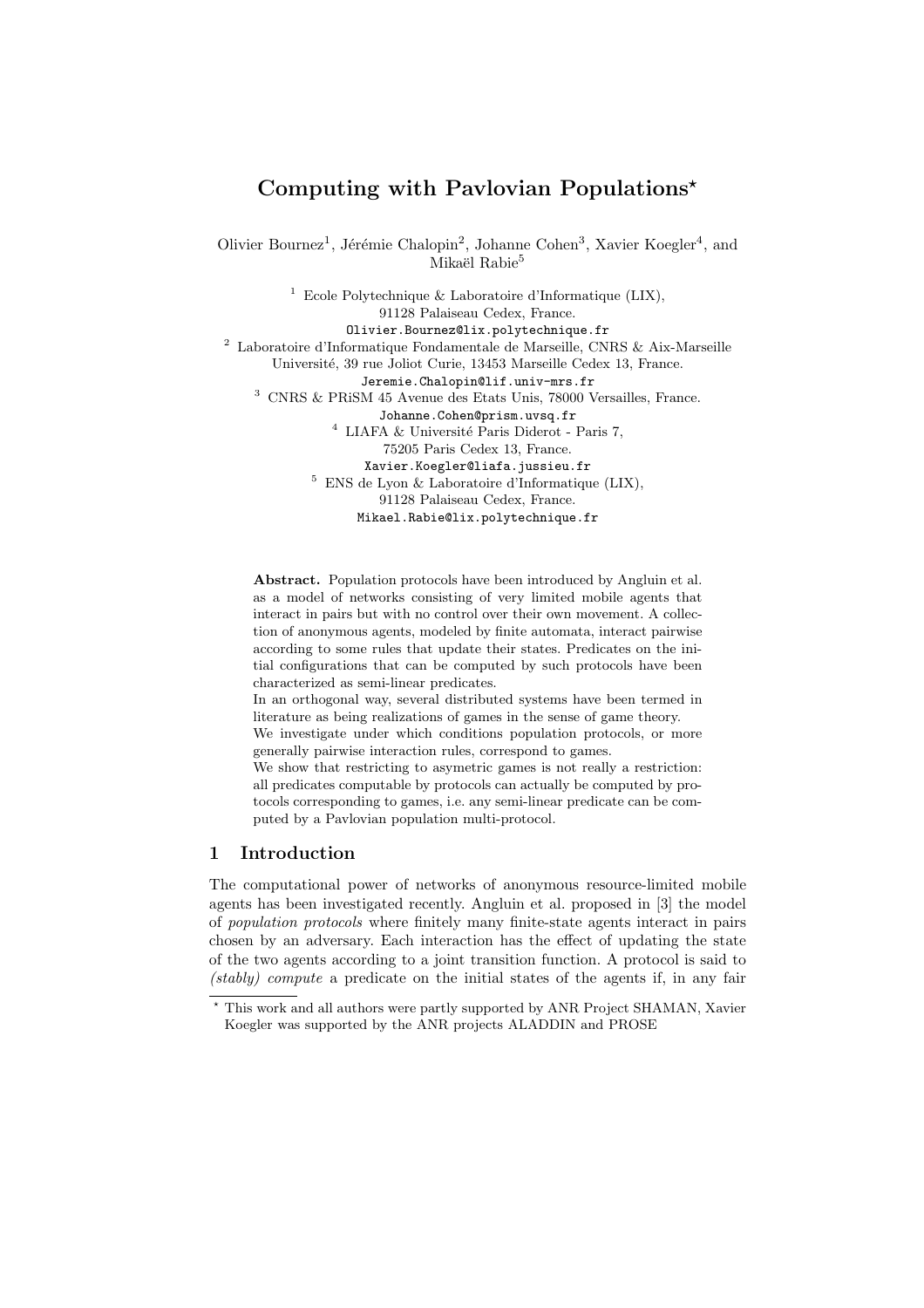execution, after finitely many interactions, all agents reach a common output that corresponds to the value of the predicate.

The model has been originally proposed to model computations realized by sensor networks in which passive agents are carried along by other entities. Variants of the original model considered so far include restriction to one-way communications [1], restriction to particular interaction graphs [2], random interactions [3], with "speed" [7]. Various kinds of fault tolerance have been considered for population protocols [10], including the search for self-stabilizing solutions [5]. Solutions to classical problems of distributed algorithms have also been considered in this model (see [18]).

Most of the works so far on population protocols have concentrated on characterizing which predicates on the initial states can be computed in different variants of the model and under various assumptions [18]. In particular, the predicates computable by the unrestricted population protocols from [3] have been characterized as being precisely the semi-linear predicates, that is those predicates on counts of input agents definable in first-order Presburger arithmetic [3, 4].

In an orthogonal way, pairwise interactions between finite-state agents are sometimes motivated by the study of the dynamics of particular two-player games from game theory. For example, the work in [11] considers the dynamics of the so-called *PAVLOV* behavior in the iterated Prisoners' Dilemma. Several results about the time of convergence of this particular dynamics towards the stable state can be found in [11], and [12], for rings, and complete graphs [16] with having various classes of adversarial schedulers [15].

Our purpose is to better understand whether and when pairwise interactions, and hence population protocols, can be considered as the result of a game. We prove that restricting to games is not really a restriction: all predicates computable by protocols can actually be computed by protocols corresponding to games, i.e. any semi-linear predicate can be computed by a Pavlovian population multi-protocol.

In Section 2, we recall population protocols. In Section 3, we give some basics from game theory. In Section 4, we discuss how a game can be turned into a dynamics, and introduce the notion of Pavlovian population. In Section 5 we state our main result: any semi-linear predicate can be computed by a Pavlovian population multi-protocol. Remaining sections correspond to its proof: we prove that threshold and modulo predicates can be computed respectively in Sections 6 and 7.

Related Works. As we already said, population protocols have been introduced in [3], and proved to compute all semi-linear predicates. They have been proved not to be able to compute more in [4]. Various restrictions on the initial model have been considered up to now. A survey can be found in [18].

More generally, population protocols arise as soon as populations of anonymous agents interact in pairs. Our original motivation was to consider rules corresponding to two-player games, and population protocols arose quite incidentally. The main advantage of the [3] settings is that it provides a clear understanding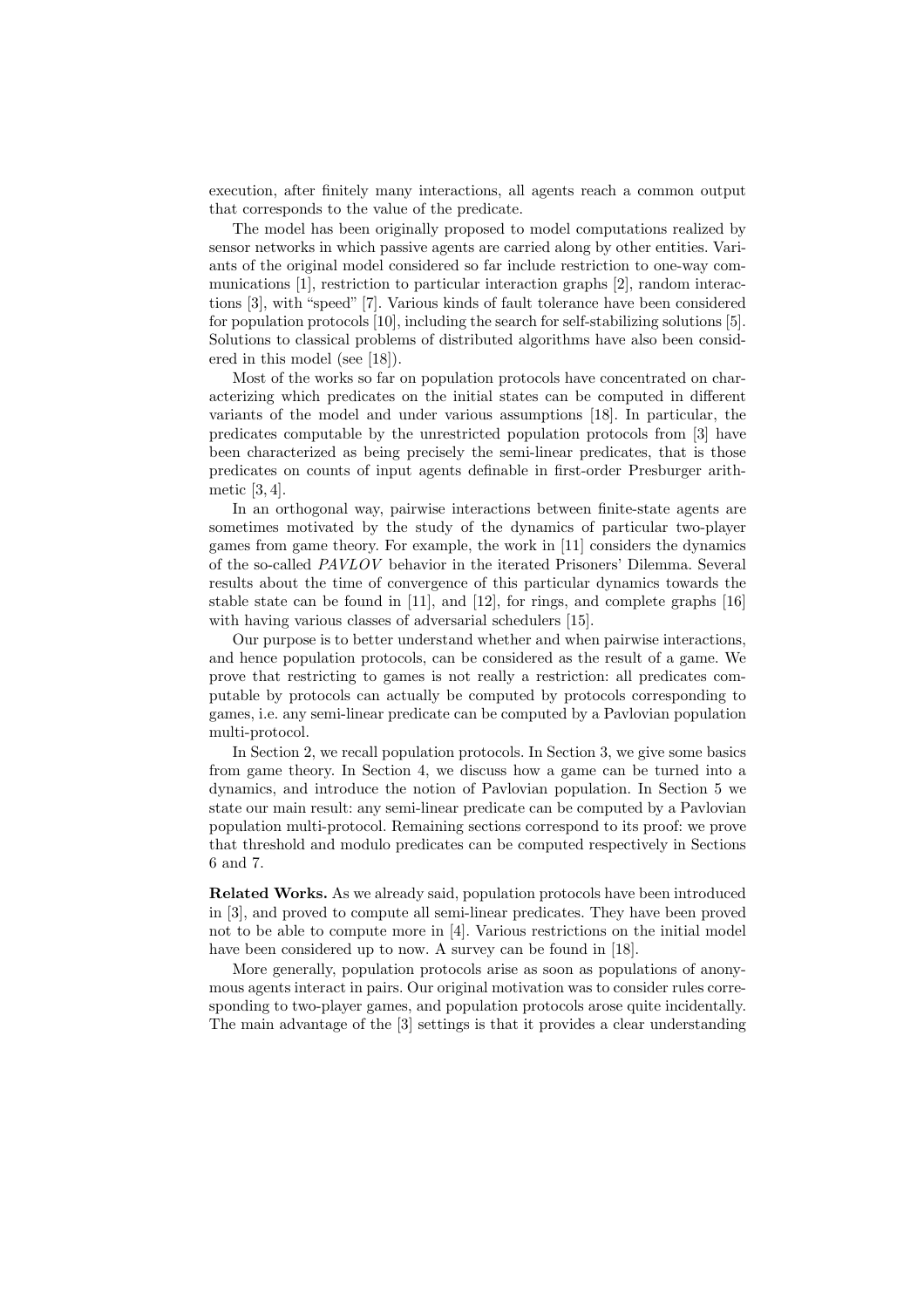of what is called a computation by the model. Many distributed systems have been described as the result of games, but as far as we know there has not been any attempt to characterize what can be computed by games in the spirit of this computational model.

In this paper, we turn two-player games into dynamics over agents, by considering *PAVLOV* behavior. This is inspired by [11, 12, 17] that consider the dynamics of a particular set of rules termed the *PAVLOV* behavior in the iterated Prisoners' Dilemma. The *PAVLOV* behavior is sometimes also termed *WIN-STAY, LOSE-SHIFT* [19, 6]. Notice, that we extended it from two-strategy two-player games to *n*-strategies two-player games, whereas above references only talk about two-strategies two-player games, and mostly of the iterated Prisoners' Dilemma. This is clearly not the only way to associate a dynamic to a game. Alternatives to *PAVLOV* behavior could include *MYOPIC* dynamics (at each step each player chooses the best response to previously played strategy by its adversary), or the well-known and studied *FICTIOUS-PLAYER* dynamics (at each step each player chooses the best response to the statistics of the past history of strategies played by its adversary). We refer to [13, 8] for a presentation of results known about the properties of the obtained dynamics according to the properties of the underlying game. This is clearly non-exhaustive, and we refer to [6] for a zoology of possible behaviors for the particular iterated Prisoners' Dilemma game, with discussions of their compared merits.

Recently Jaggard et al. [16] studied a distributed model similar to protocol populations where the interactions between pairs of agents correspond to a game. Unlike in our model, each agent has there its own pay-off matrix and has some knowledge of the history. This work gives several non-convergence results.

In this paper we consider possibly asymmetric games. In a recent paper [9] we discussed population protocols corresponding to Pavlovian strategies obtained from *symmetric* games and we gave some protocols to compute some basic predicates. Unlike what we obtain here, where we prove that any computable predicate is computable by an asymmetric Pavlovian population protocol, restricting to symmetric games seems a (too) strong restriction and most predicates (e.g. counting up to 5, to check where  $x = 0 \mod 2$  seems not even computable.

# 2 Population Protocols

A protocol [3] is given by  $(Q, \Sigma, \iota, \omega, \delta)$  with the following components. Q is a finite set of *states*.  $\Sigma$  is a finite set of *input symbols.*  $\iota : \Sigma \to Q$  is the initial state mapping, and  $\omega$ :  $Q \to \{0, 1\}$  is the individual output function.  $\delta \subseteq Q^4$  is a joint transition relation that describes how pairs of agents can interact. Relation  $\delta$  is sometimes described by listing all possible interactions using the notation  $(q_1, q_2) \to (q'_1, q'_2)$ , or even the notation  $q_1q_2 \to q'_1q'_2$ , for  $(q_1, q_2, q'_1, q'_2) \in \delta$  (with the convention that  $(q_1, q_2) \rightarrow (q_1, q_2)$  when no rule is specified with  $(q_1, q_2)$  in the left-hand side). The protocol is termed *deterministic* if for all pairs  $(q_1, q_2)$ there is only one pair  $(q'_1, q'_2)$  with  $(q_1, q_2) \rightarrow (q'_1, q'_2)$ . In that case, we write  $\delta_1(q_1, q_2)$  for the unique  $q'_1$  and  $\delta_2(q_1, q_2)$  for the unique  $q'_2$ .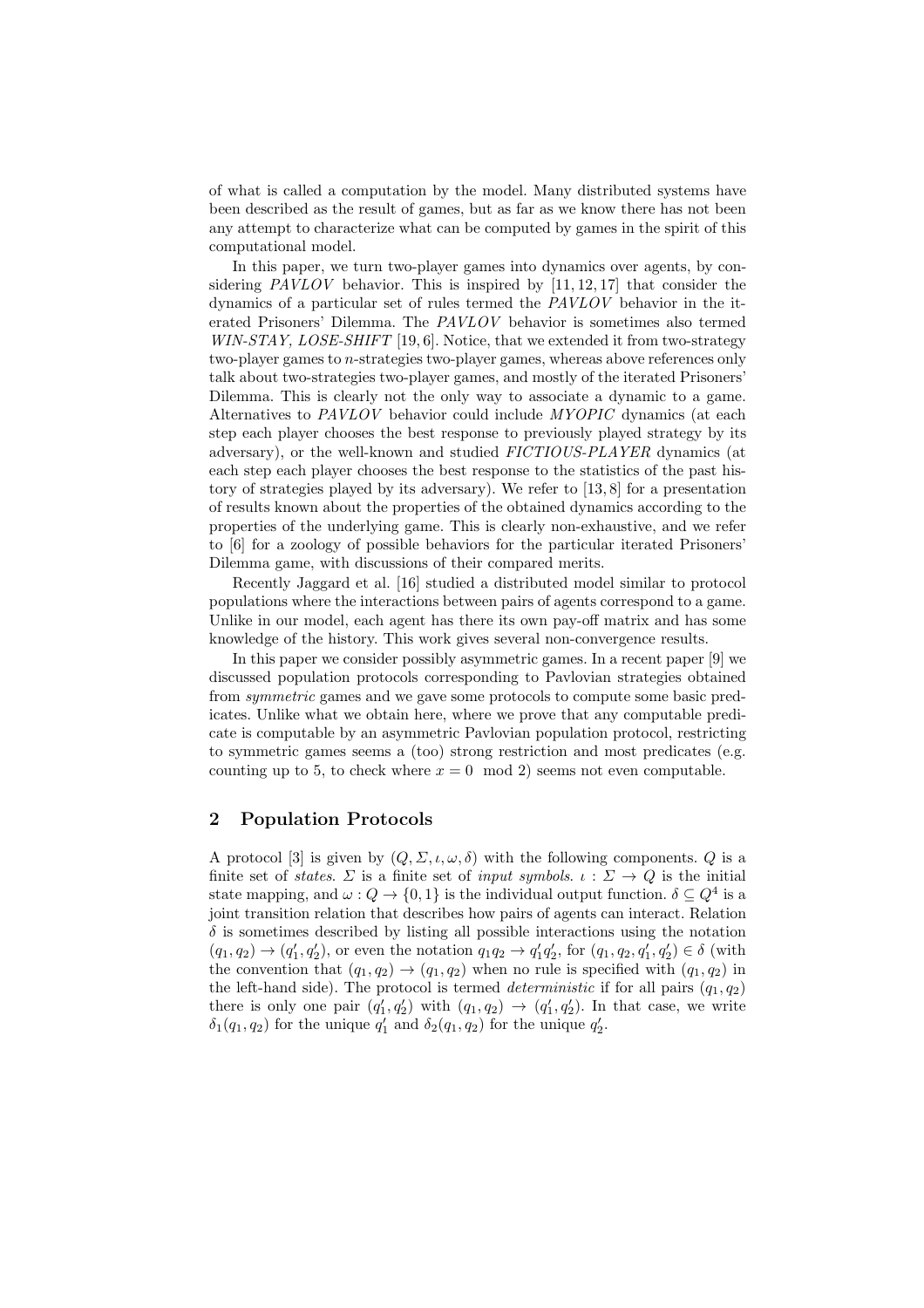Computations of a protocol proceed in the following way. The computation takes place among *n agents*, where  $n \geq 2$ . A *configuration* of the system can be described by a vector of all the agents' states. The state of each agent is an element of *Q*. Because agents with the same states are indistinguishable, each configuration can be summarized as an unordered multiset of states, and hence of elements of  $Q$ . Each agent is given initially some input value from  $\Sigma$ : Each agent's initial state is determined by applying  $\iota$  to its input value. This determines the initial configuration of the population.

An execution of a protocol proceeds from the initial configuration by interactions between pairs of agents. Suppose that two agents in state  $q_1$  and  $q_2$  meet and have an interaction. They can change into state  $q'_1$  and  $q'_2$  if  $(q_1, q_2, q'_1, q'_2)$  is in the transition relation  $\delta$ . If *C* and *C'* are two configurations, we write  $C \to C'$ if *C*! can be obtained from *C* by a single interaction of two agents: this means that *C* contains two states  $q_1$  and  $q_2$  and *C*' is obtained by replacing  $q_1$  and  $q_2$ by  $q'_1$  and  $q'_2$  in *C*, where  $(q_1, q_2, q'_1, q'_2) \in \delta$ . An *execution* of the protocol is an infinite sequence of configurations  $C_0$ ,  $C_1$ ,  $C_2$ ,  $\cdots$ , where  $C_0$  is an initial configuration and  $C_i \to C_{i+1}$  for all  $i \geq 0$ . An execution is *fair* if for every configuration *C* that appears infinitely often in the execution, if  $C \rightarrow C'$  for some configuration *C'*, then *C'* appears infinitely often in the execution. As proved in [4], the fairness condition implies that any global configuration that is infinitely often reachable is eventually reached.

At any point during an execution, each agent's state determines its output at that time. If the agent is in state q, its output value is  $\omega(q)$ . The configuration output is 0 (resp. 1) if all the individual outputs are 0 (resp. 1). If the individual outputs are mixed 0s and 1*s* then the output of the configuration is undefined.

Let *p* be a predicate over multisets of elements of  $\Sigma$ . Predicate *p* can be considered as a function whose range is  $\{0, 1\}$  and whose domain is the collection of these multisets. The predicate is said to be computed by the protocol if, for every multiset  $I$ , and every fair execution that starts from the initial configuration corresponding to *I*, the output value of every agent eventually stabilizes to  $p(I)$ . Predicates can also be considered as functions whose range is  $\{0, 1\}$  and whose domain is N*|*Σ*<sup>|</sup>* . The following is then known.

Theorem 1 ([3, 4]). *A predicate is computable in the population protocol model if and only if it is semilinear.*

Recall that semilinear sets are exactly the sets that are definable in first-order Presburger arithmetic [20].

#### 3 Game Theory

We now recall the simplest concepts from Game Theory. We focus on noncooperative games, with complete information, in normal form.

The simplest game is made up of two players, called *I* (or *initiator* ) and *R* (or *responder*), with a finite set of actions, called *pure strategies*, *Strat*(*I*) and *Strat*(*R*). Denote by  $A_{i,j}$  (resp.  $B_{i,j}$ ) the score for player *I* (resp. *R*) when *I* uses strategy  $i \in \text{Strat}(I)$  and R uses strategy  $j \in \text{Strat}(R)$ . The scores are given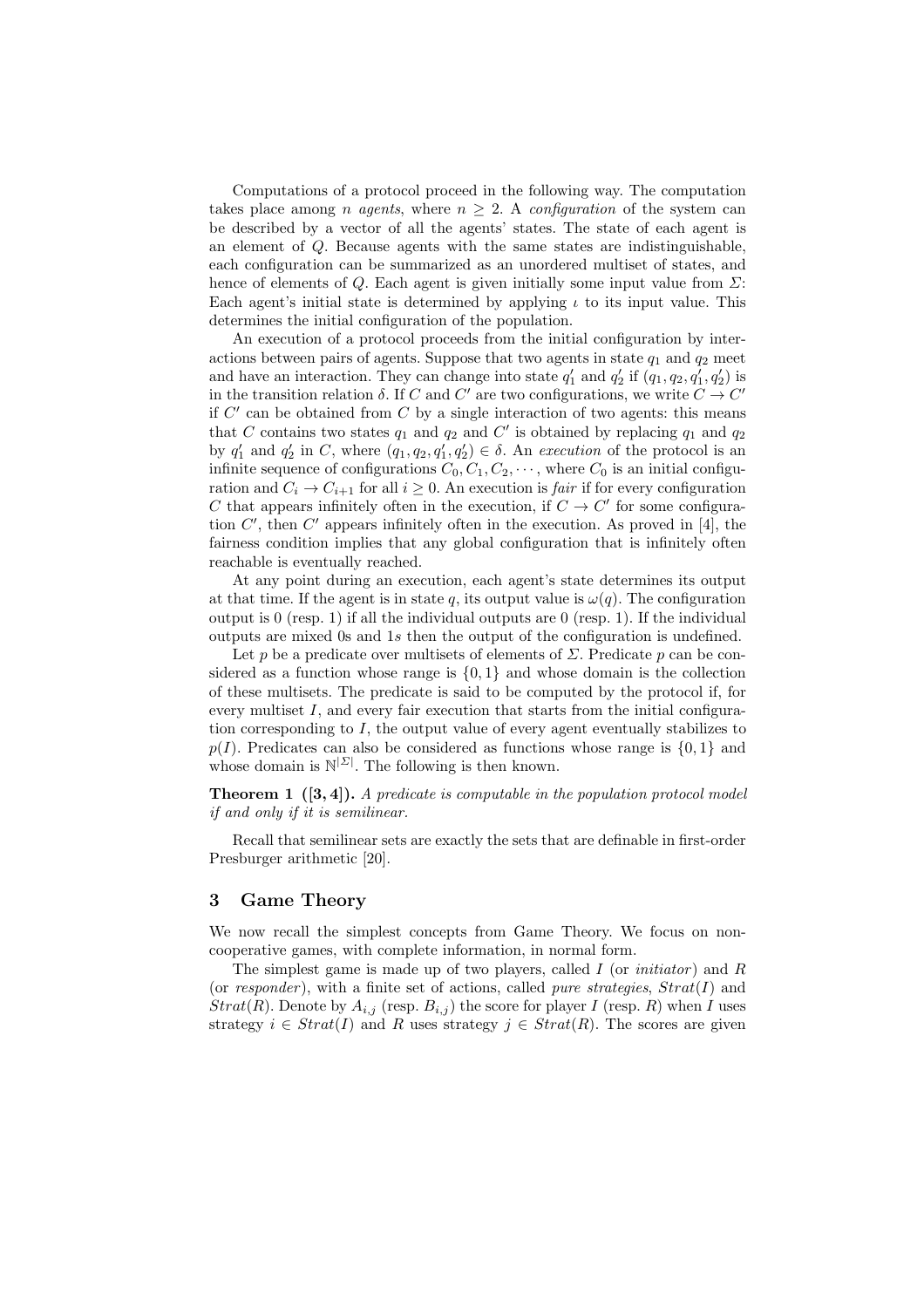by  $n \times m$  matrices A and B, where n and m are the cardinality of  $Strat(I)$  and *Strat*(*R*).

A strategy *x* in *Strat*(*I*) is said to be a best response to strategy *y* in *Strat*(*R*), denoted by  $x \in BR_A(y)$  if  $A_{z,y} \leq A_{x,y}$  for all strategies  $z \in Strat(I)$ . Conversely, a strategy  $y \in Strat(R)$  satisfies  $y \in BR_B(x)$  if  $B_{x,z} \leq B_{x,y}$  for all strategies  $z \in \text{Strat}(R)$ . A pair  $(x, y)$  is a *(pure)* Nash equilibrium if  $x \in BR_A(y)$ and  $y \in BR_B(x)$ . In other words, two strategies  $(x, y)$  form a Nash equilibrium if in that state neither of the players has a unilateral interest to deviate from it.

There are two main approaches to discuss dynamics of games. The first consists in repeating games [8]. The second in using models from evolutionary game theory. Refer to [14, 21] for a presentation of this latter approach.

Repeating *k* times a game, is equivalent to extending the space of actions into  $Strat(I)^k$  and  $Strat(R)^k$ : player *I* (respectively *R*) chooses his or her action  $\mathbf{x}(t) \in \text{Strat}(I)$ , (resp.  $\mathbf{v}(t) \in \text{Strat}(R)$ ) at time *t* for  $t = 1, 2, \dots, k$ . This is equivalent to a two-player game with respectively  $n^k$  and  $m^k$  choices for players.

In practice, player *I* (respectively *R*) has to solve the following problem at each time *t*: given the history of the game up to now, that is to say  $X_{t-1}$  =  $\mathbf{x}(1), \dots, \mathbf{x}(t-1)$  and  $Y_{t-1} = \mathbf{y}(1), \dots, \mathbf{y}(t-1)$  what should I (resp. R) play at time *t*? In other words, how to choose  $\mathbf{x}(t) \in \text{Strat}(I)$ ? (resp.  $\mathbf{y}(t) \in \text{Strat}(R)$ ?)

Is is natural to suppose that this is given by some behavior rules:  $\mathbf{x}(t)$  =  $f(X_{t-1}, Y_{t-1})$  and  $\mathbf{y}(t) = g(X_{t-1}, Y_{t-1})$  for some particular functions *f* and *g*.

The question of the best behavior rule to use in games, in particular for the Prisoners' Dilemma gave birth to an important literature. In particular, after the book [6], that describes the results of tournaments of behavior rules for the iterated Prisoners' Dilemma, and that argues that there exists a best behavior rule called  $TIT - FOR - TAT$ . This consists in cooperating at the first step, and then do the same thing as the adversary at subsequent times. A lot of other behaviors, most of them with very picturesque names have been proposed and studied: see for example [6].

Among possible behaviors there is *PAVLOV* behavior: in the iterated Prisoners' Dilemma, a player cooperates if and only if both players opted for the same alternative in the previous move. This name [6, 17, 19] stems from the fact that this strategy embodies an almost reflex-like response to the payoff: it repeats its former move if it was rewarded above a threshold value, but switches behavior if it was punished by receiving under this value. Refer to [19] for some study of this strategy in the spirit of Axelrod's tournaments. The *PAVLOV* behavior can also be termed *WIN-STAY, LOSE-SHIFT* since if the play on the previous round results in a success, then the agent plays the same strategy on the next round. Alternatively, if the play resulted in a failure the agent switches to another action [6, 19].

## 4 From Games To Population Protocols

In the spirit of the previous discussion, to any game, we can associate a population protocol as follows, corresponding to a *PAVLOV* (ian) behaviour: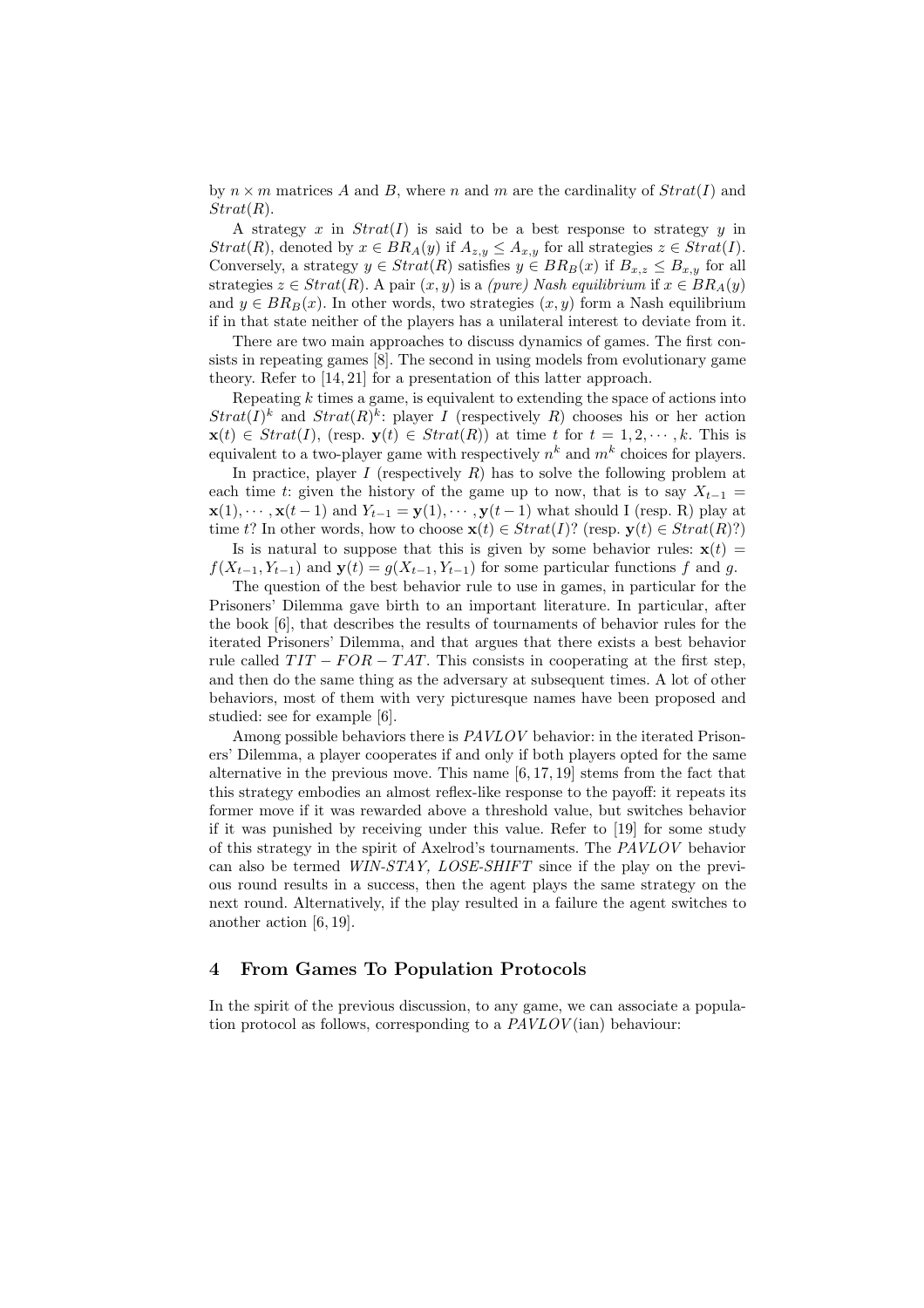Definition 1 (Associating a Protocol to a Game). *Assume a (possibly asymmetric) two-player game is given. Let A and B be the corresponding matrices. Let* ∆ *be some threshold.*

*The protocol associated to the game is a population protocol whose set of states is*  $Q$ , where  $Q = \text{Strat}(I) = \text{Strat}(R)$  *is the set of strategies of the game. and whose transition rules*  $\delta$  *are given as follows:*  $(q_1, q_2, q'_1, q'_2) \in \delta$  *where*  $- q'_1 = q_1$  *when*  $A_{q_1,q_2} \geq \Delta$ ,  $- q'_1 \in BR_A(q_2)$  when  $A_{q_1,q_2} < \Delta$ ,  $-q_2' = q_2$  *when*  $B_{q_2,q_1} \geq \Delta$ ,  $- q'_2 \in BR_B(q_1)$  when  $B_{q_2,q_1} < \Delta$ .

Definition 2 (Pavlovian Population Protocol). *A population protocol is* Pavlovian *if it can be obtained from a game as above.*

A population protocol obtained from a game as above will be termed *deterministic* if best responses are assumed to be unique; in this case, the rules are deterministic: for all  $q_1, q_2$ , there is a unique  $q'_1$  and a unique  $q'_2$  such that  $(q_1, q_2, q'_1, q'_2) \in \delta.$ 

In order to avoid to talk about matrices, we start by stating some structural properties of Pavlovian population protocols.

**Proposition 1.** Consider a set of rules. For all rules ab  $\rightarrow$  a'b', we denote  $\delta_a^I(b) = b'$  and  $\delta_b^R(a) = a'$ . Let  $Stable^I(a) = \{x \in Q | \delta_a^I(x) = x\}$ , and  $Stable^R(a) = a'$ . { $x \in Q | \delta_a^R(x) = x$  }*.* 

*Then the set of rules is deterministic Pavlovian iff*  $\forall a \in Q \exists max^{I}(a) \in Q$ *Stable<sup><i>I*</sup>(*a*) *and*  $\exists max^R(a) \in Stable^R(a)$  *such that for all states a,* 

*1.*  $\forall b \notin Stable^{I}(a) \implies \delta_{a}^{I}(b) = max^{I}(a)$ .

2.  $\forall b \notin Stable^{R}(a) \implies \delta_{a}^{R}(b) = max^{R}(a)$ .

*Proof.* First, we consider a Pavlovian population protocol *P* obtained from corresponding matrices A and B. Let  $\Delta$  be the associated threshold. Let a be an arbitrary state in *Q*, and let *q* be the best response to strategy *a* for matrix *B*.

Focus on the rule  $aq \rightarrow a'q'$  where  $(a', q') \in Q^2$ , i.e., focus on the case where player *I* plays *a* while player *R* plays *q*. As  $q = BR_B(a)$ , we have, by Definition 1,  $q'$  equals to *q*. Thus,  $q \in Stable<sup>I</sup>(a)$ .

Now, let consider *b* such that  $b \notin Stable^I(a)$ . We focus on the rule  $ab \rightarrow a''b'$ where  $(a'', b') \in Q^2$ . So by definition of set *Stable<sup>I</sup>*, we have  $b \neq b'$ . Using Definition 1, we have  $B_{b,a} < \Delta$  and  $b' = BR_B(a)$ . So  $b' = BR_B(a) = q$ . Thus, if we let  $max<sup>I</sup>(a) = q$ ,  $max<sup>I</sup>(a)$  satisfies the conditions of the proposition.

Using similar arguments, we can also prove that  $\exists max^R(a) \in Stable^R(a)$ such that  $\forall b \notin Stable^{R}(a)$  implies  $\delta_{a}^{I}(b) = max^{R}(a)$ . In fact, we can sum up the relationship between the game matrix and rules by the following: for any  $a \in Q$ , we have  $Stable^I(a) = \{x \in Q | B_{x,a} \ge \Delta\} \cup \{BR_B(a)\}$  and  $max^I(a) = BR_B(a)$ and  $Stable^{R}(a) = \{x \in Q | A_{x,a} \ge \Delta\} \cup \{BR_A(a)\}\$  and  $max^{R}(a) = BR_A(a)$ .

Conversely, consider a population protocol *P* satisfying the properties of the proposition. All rules  $ab \to a'b'$  are such that  $\delta_a^I(b) = b'$  and  $\delta_b^R(a) = a'$ . We focus on the construction on a two-player game having the corresponding matrices *A*, and *B*. We fix an arbitrary value  $\Delta$  as the threshold of the corresponding game.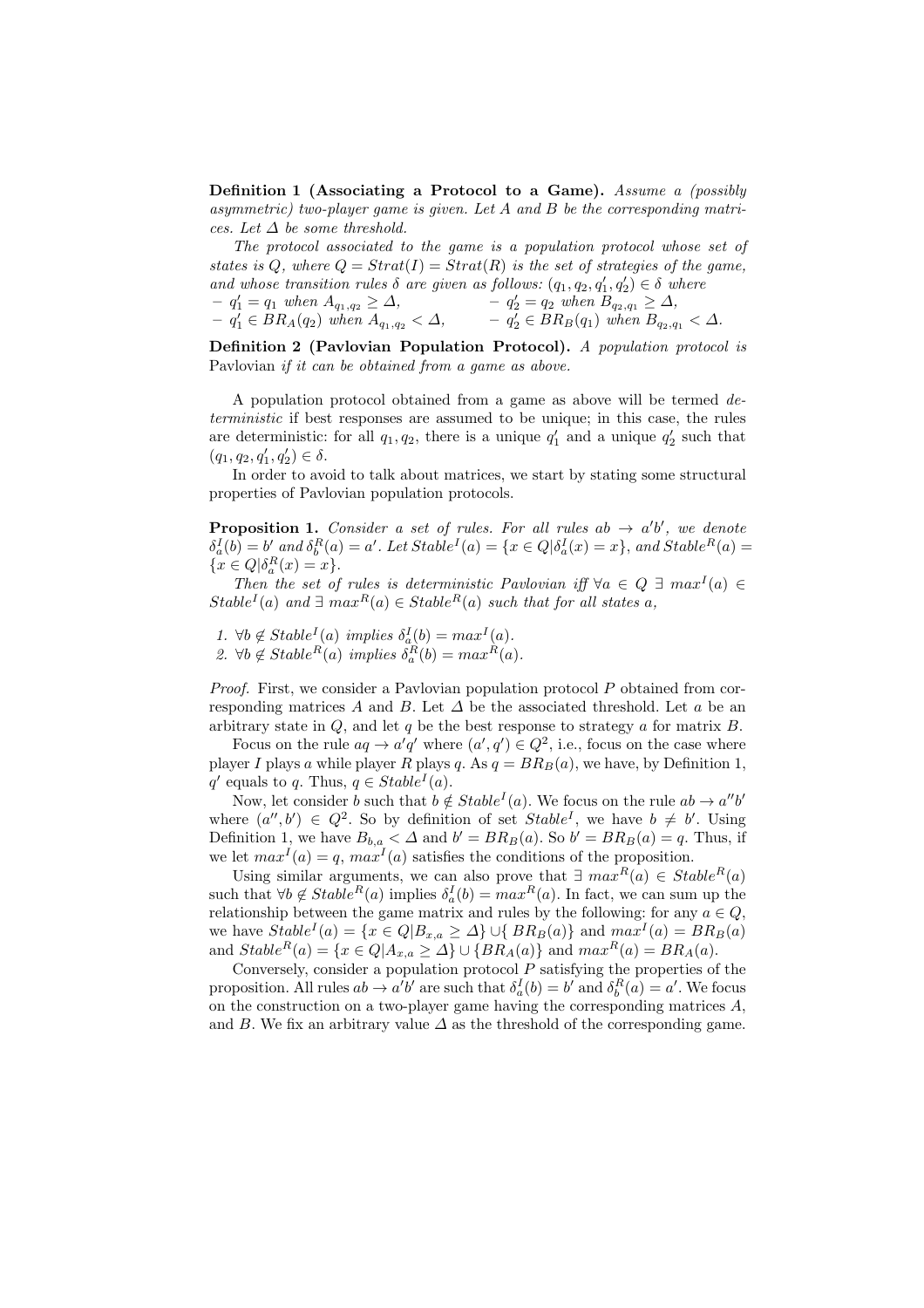- $-$  If *Stable<sup><i>I*</sup>(a) ≠ *Q*, then  $B_{max^I(a),a} = \Delta + 1$ . If  $x \in Stable^I(a)$  and if  $x ≠$ *max*<sup>*I*</sup>(*a*) then  $B_{x,a} = \Delta$ . If  $x \notin Stable^I(a)$ , then  $B_{x,a} = \Delta - 1$ .
- $-$  If  $Stable<sup>I</sup>(a) = Q$ , then  $\forall x \in Q$ ,  $B_{x,a} = \Delta$ .
- $-$  If *Stable*<sup>*R*</sup>(*a*)  $\neq Q$ , then  $A_{maxR(a),a} = \Delta + 1$ . If  $x \in Stable<sup>R</sup>(a)$  and if  $x \neq max^R(a)$  then  $A_{x,a} = \Delta$ . If  $x \notin Stable^R(a)$ , then  $A_{x,a} = \Delta - 1$ .
- If *Stable<sup>R</sup>*(*a*) = *<sup>Q</sup>*, then <sup>∀</sup>*<sup>x</sup>* <sup>∈</sup> *<sup>Q</sup>*, *<sup>A</sup>x,a* <sup>=</sup> <sup>∆</sup>.

It is easy to see that this game describes all rules of *P*. So, *P* is a Pavlovian population Protocol.

#### 5 Main Result

Inverting value of the individual output function, the class of predicates computable by a Pavlovian population protocol is clearly closed under negation. However, this is not clear that predicates computable by Pavlovian population protocols are closed under conjunction or disjunction.

This is true if one considers *multi-protocol*. The idea is to consider *k* (possibly asymmetric) two-player games. At each step, each player chooses a strategy for each of the *k* games. Now each of the *k* games is played independently when two agents meet. Formally:

Definition 3 (Multiprotocol). *Consider k (possibly asymmetric) two-player games. For game i, let*  $Q^i$  *be the corresponding states,*  $A^i$  *and*  $B^i$  *the corresponding matrices.*

*The associated population protocol is the population protocol whose set of states is*  $Q = Q^1 \times Q^2 \times \ldots \times Q^k$ , and whose transition rules are given as follows:  $((q_1^1, \ldots, q_1^k), (q_2^1, \ldots, q_2^k), (q_1^1', \ldots, q_1^{k'}), (q_2^1', \ldots, q_1^{k'})) \in \delta$  where, for all  $1 \leq i \leq k$ ,  $(q_1^i, q_2^i, q_1^{i'}, q_2^{i'})$  *is a transition of the Pavlovian population protocol associated to the ith game.*

Notice that, when considering population protocols, a multi-protocol is a particular population protocol. This is the key property used in [3] to prove that stably computable predicates are closed under boolean operations. When considering Pavlovian games, one can build multi-protocols that are not Pavlovian protocols, and it is not clear whether one can always transform any pavlovian multi-protocol into an equivalent pavlovian protocol.

As explained before, multisets of elements of  $\Sigma = (\sigma_1, \ldots, \sigma_l)$  are in bijection with elements of  $\mathbb{N}^l$ , and can be represented by a vector  $(x_1, \ldots, x_l)$  of non-negative integers where  $x_i$  is the number of occurrences of  $\sigma_i$  in the multiset. Thus, we consider predicates  $\psi$  over vectors of non-negative integers. We write  $[\psi]$  for their characteristic functions. Recall that a predicate is semi-linear iff it is Presburger definable [20]. Semi-linear predicate correspond to boolean combinations of threshold predicates and modulo predicates defined as follows (variables  $x_i$  represent the number of agents initially in state  $\sigma_i$ ): A *threshold* predicate is of the form  $[\Sigma a_i x_i \geq k]$ , where  $\forall i, a_i \in \mathbb{Z}, k \in \mathbb{Z}$  and the  $x_i$ s are variables. A *modulo* predicate is of the form  $[\Sigma a_i x_i \equiv b \mod k]$ , where  $\forall i, a_i \in \mathbb{Z}$ ,  $k \in \mathbb{N} \setminus \{0, 1\}, b \in [1, k - 1]$  and the  $x_i$ <sup>s</sup> are variables.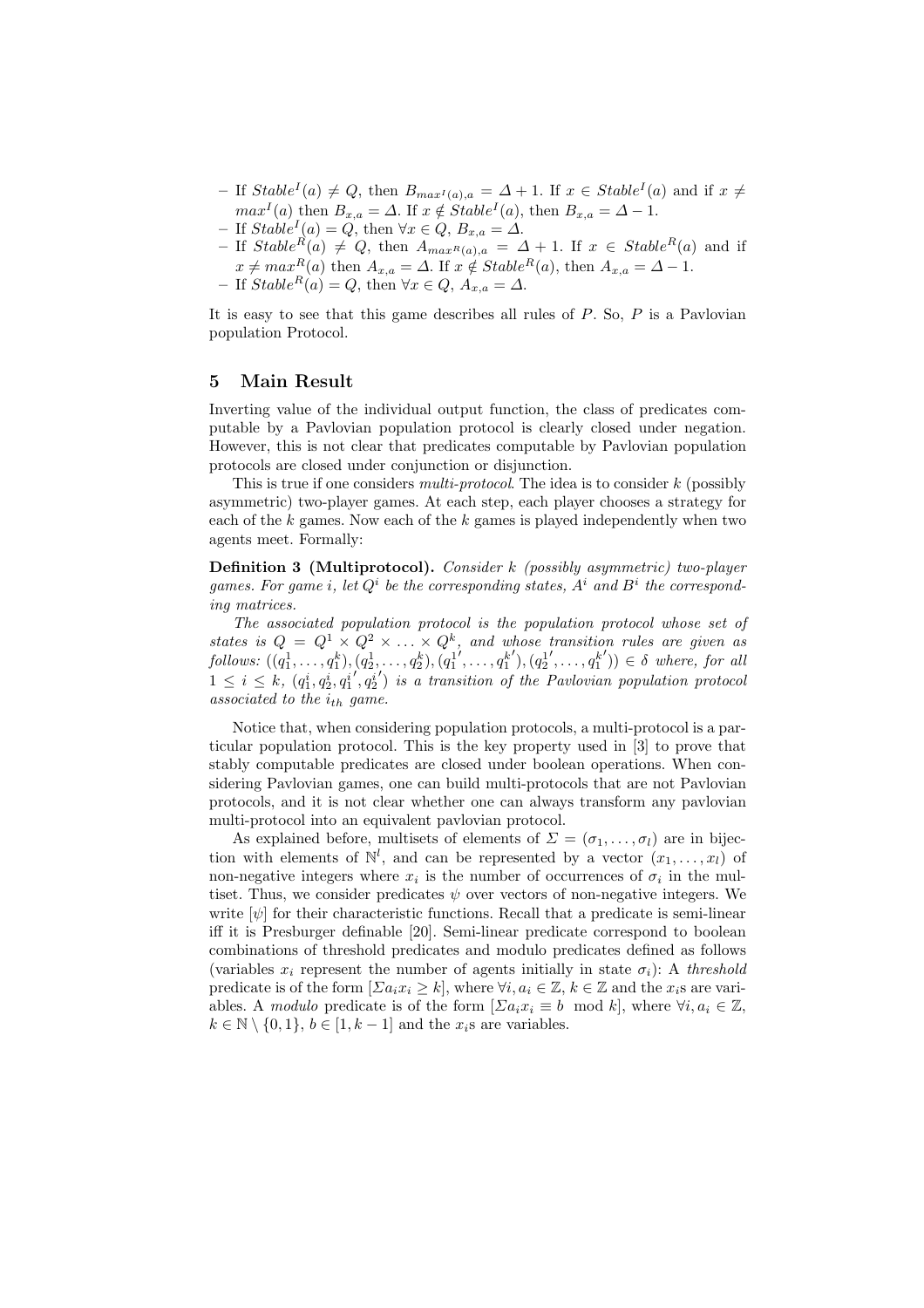We can then state our main result:

**Theorem 2.** For any predicate  $\psi$ , the following conditions are equivalent:

- $\psi$  *is computable by a population protocol*
- ψ *is computable by a Pavlovian population multi-protocol*
- $\psi$  *is semi-linear.*

The proof of the following proposition can be found in Appendix A.1.

Proposition 2. *The class of predicates computable by multi-games are closed under boolean operations.*

As from Proposition 2, predicates computable by Pavlovian population multiprotocols are closed under boolean operations, and as a Pavlovian population protocol is a particular Pavlovian population multi-protocol, and as predicates computable by (general) population protocols are known to be exactly semilinear predicates, to prove Theorem 2 we only need to prove that we can compute threshold predicates and modulo predicates by Pavlovian population protocols. This is the purpose of the following sections.

# 6 Threshold Predicates

In this section, we prove that we can compute threshold predicates using Pavlovian protocols.

**Proposition 3.** For any integer k, and any integers  $a_1, a_2, \dots, a_m$  there exists *a Pavlovian population protocol that computes*  $[\sum_{i=1}^{m} a_i x_i \geq k]$ .

First note, that we can assume without loss of generality that  $k \geq 1$ . Indeed,  $[\Sigma a_i x_i \geq -k] = [\Sigma (-a_i)x_i \leq k] = [\Sigma (-a_i)x_i \leq k+1]$  which is the negation of  $[\Sigma(-a_i)x_i \geq k+1]$ . Thus from a population protocol computing  $[\Sigma(-a_i)x_i \geq k+1]$ .  $k + 1$  with  $k \geq 0$ , we just have to inverse the output function to obtain a population protocol that computes  $[\Sigma a_i x_i \geq -k]$ .

The purpose of the rest of this section is to prove Proposition 3. We first discuss some basic ideas: Our techniques are inspired by the work of Angluin et al. [1]. The set of states we use is the set of integers from [−*M, M*] where  $M = \max(|a_i|, 2k - 1)$ . Each agent with input  $\sigma_i$  is given an initial weight of *ai*. During the execution, the sum of the weights over the whole population is preserved. In [4], the general idea is the following: two interacting agents with positive weights *p* and *q* such that  $p+q \leq M$  are transformed into an agent with weight 0 and an agent with weight  $p + q$ , while two agents with weight p and q such that  $p + q > M$  are transformed into two agents with weight  $|(p + q)/2|$ . and  $\lceil (p+q)/2 \rceil$  that are both greater or equal to *k*.

In our setting, we cannot use the same rules since all agents that change their states when they meet an agent in state *p* while being initiator (resp. responder) must take the same state that only depends of *p*. To avoid this problem, a trick is to use rules of the following form:  $pq \rightarrow (p+1)(q-1)$ . However, we also have to make sure that the protocol enables all agents to agree in the final configuration.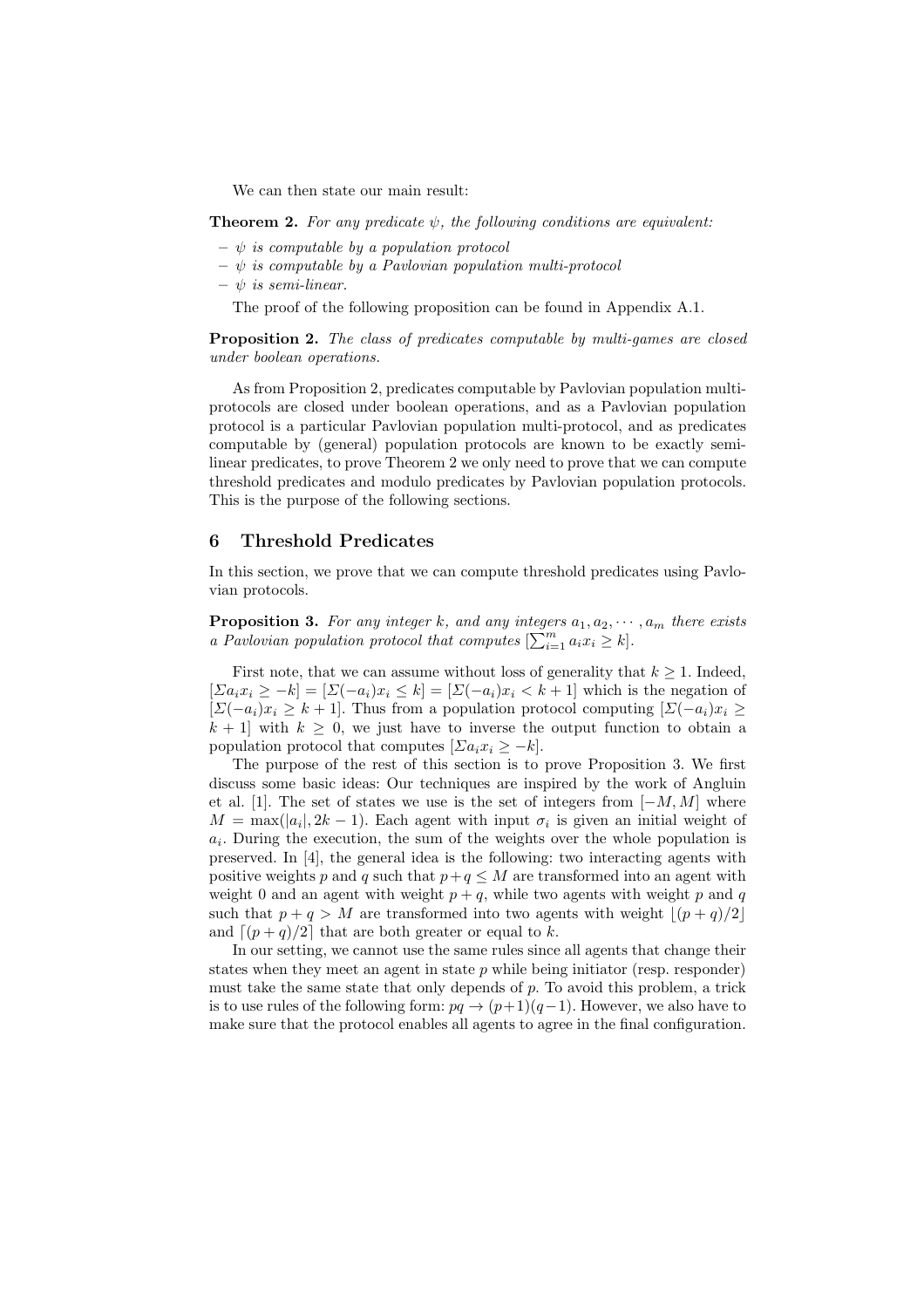Whereas this kind of consideration is easy in the classical population protocol model, this turns out to be tricky in our settings.

We describe a protocol that computes  $\left[\sum_{i=1}^{m} a_i x_i \geq k\right]$ . Our protocol is defined as follows: we consider  $\Sigma = {\sigma_1, \ldots, \sigma_l}, Q = {\top} \cup [-M, M]$ ; for all *i*,  $u(\sigma_i) = a_i$ ; and we take  $\omega(\top) = 1$  and for any  $p \in [-M, M]$ ,  $\omega(p) = 1$  if and only if  $p > 1$ .

We distinguish two cases: either  $k = 1$ , or  $k \geq 2$ . We present two protocols here, because we need to have a mechanism in our protocols to enable to "broadcast" the result; this is not so difficult in the first case whereas it is more technical in the second one. Due to lack of space, we only give the rules for  $k = 1$ (the proof can be found in Appendix A.2), but provide a full proof for the case  $k > 2$ .

**Case k = 1.** Our protocol computing  $[\Sigma a_i x_i \geq 1]$  is defined as follows (see Appendix A.2). The rules are the following.

| $\forall n \in [-M,0]$<br>$1T \rightarrow 1T$<br>$1n \rightarrow (n+1)$<br>$\forall p \in [1, M]$<br>1p<br>$1p \rightarrow$ | $\forall x \in [-M, M]$ |
|-----------------------------------------------------------------------------------------------------------------------------|-------------------------|
|                                                                                                                             |                         |
|                                                                                                                             |                         |
| $\forall n \in [-M,0], \forall p \in [2, M-1]$                                                                              |                         |
| $n\bar{ } \rightarrow n0$<br>$p\top \rightarrow$ $p\bot$                                                                    |                         |
| $nx \rightarrow nx \ \forall x \in [-M, M],$<br>$pn \rightarrow (n+1)(p-1)$                                                 |                         |
| $\forall p' \in [1, M]$<br>pp'<br>$pp' \rightarrow$                                                                         |                         |

**Case k**  $\geq$  2. Our protocol is deterministic and from Proposition 1 uniquely determined by the sets  $Stable^{I}(q)$ ,  $Stable^{R}(q)$ , and by the values  $max^{I}(q)$ ,  $max^{R}(q)$ defined as follows.

| $q \in Q$          | Stable <sup>T</sup> (q)         | $\left  \max^{\prime}(q) \right $ | $Stable^R(q)$                       | $\vert max^{R}(q)\vert$ |
|--------------------|---------------------------------|-----------------------------------|-------------------------------------|-------------------------|
|                    | $ \{\top\}\cup[-M,0]\cup[k,M] $ | $-1$                              | $\{\top\} \cup [-M, M]$             |                         |
| $n \in [-M, -1]$   | $[-M, M]$                       | $\theta$                          | $\{\top\} \cup [-M,0]$              | $(n+1)$                 |
|                    | $[-M, M]$                       | $\theta$                          | $\{\top\} \cup [-M, k-1]$           |                         |
|                    | $\{\top,0,M\}$                  |                                   | $ -M,0 $                            |                         |
| $p \in [2, k-1]$   | $\{\top, 0, M\}$                | $(p-1)$                           | $[-M,0]$                            | $(p+1)$                 |
| $b \in [k, M - 1]$ | $\{\top\} \cup [k, M]$          | $(b-1)$                           | $ \{\top\} \cup [-M,0] \cup [k,M] $ | $(b+1)$                 |
|                    | $\{\top\} \cup [k, M]$          | $(M-1)$                           | $\{\top\} \cup [-M, M]$             |                         |

The transition rules we obtain from these sets and values are the following.

|                          | $TT \rightarrow$          |                |                                                                   | $Tx \rightarrow Tx$                                       | $\forall x \in [-M,0] \cup [k,M]$ |
|--------------------------|---------------------------|----------------|-------------------------------------------------------------------|-----------------------------------------------------------|-----------------------------------|
|                          |                           |                | $\top p \rightarrow (p+1)(-1) \quad \forall p \in [1, k-1]$       |                                                           |                                   |
|                          | $1T \rightarrow$          | 1T             |                                                                   | $10 \rightarrow 10$                                       |                                   |
|                          |                           |                | $1x \rightarrow (x+1) \top \quad \forall x \notin \{\top, 0, M\}$ | $1M\rightarrow 1M$                                        |                                   |
| $\forall p \in [2, k-1]$ |                           |                |                                                                   |                                                           |                                   |
|                          | $p\uparrow \rightarrow$   | $p\top$        |                                                                   | $px \rightarrow (x+1)(p-1) \forall x \notin \{\top,0,M\}$ |                                   |
|                          | $p0 \rightarrow$          | p <sub>0</sub> |                                                                   | $pM \rightarrow pM$                                       |                                   |
| $\forall n \in [-M,0]$   |                           |                |                                                                   |                                                           |                                   |
|                          | $n\bar{=}$                | $n\Omega$      |                                                                   | $nx \rightarrow nx$                                       | $\forall x \in [-M, M]$           |
| $\forall b \in [k, M]$   |                           |                |                                                                   |                                                           |                                   |
|                          | $b^{\dagger} \rightarrow$ | $b\top$        |                                                                   | $bb' \rightarrow bb'$                                     | $\forall b' \in [k, M]$           |
|                          |                           |                | $bx \rightarrow (x+1)(b-1) \forall x \in [-M, k-1]$               |                                                           |                                   |
|                          |                           |                |                                                                   |                                                           |                                   |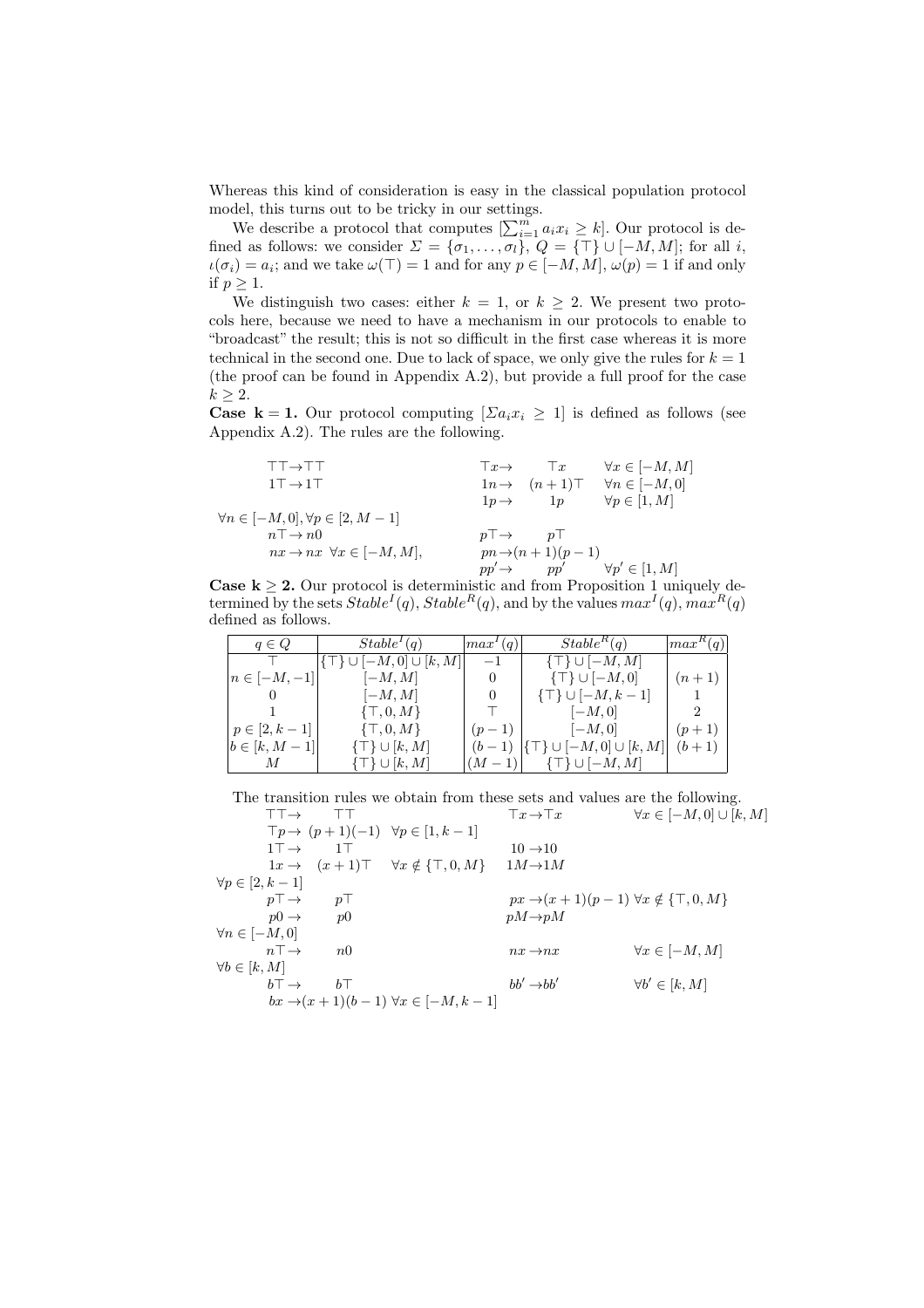We say that an agent in state  $x \in [-M, M]$  has weight x and that an agent in state  $\top$  has weight 0. Note that in the initial configuration the sum of the weights of all agents is exactly  $\sum a_i x_i$ . Note that any of the rule of our protocol does not modify the total weight of the population, i.e., at any step of the execution, the sum of the weights of all agents is exactly  $\sum a_i x_i$ .

Note that the stable configurations, (i.e., the configurations where no rule can be applied to modify the state of any agent), are the following:

- every agent *a* is in some state *n*(*a*) ∈ [−*M,* 0],
- a unique agent is in state *p* ∈ [1*, k* − 1] and every other agent is in state 0.
- every agent *a* is either in some state *b*(*a*) ∈ [*k, M*] or in state ⊤.

Note that no agent starts in state  $\top$ , and that no rule enables the two interacting agents to enter the state  $\top$  except for the rule  $\top \top \rightarrow \top \top$ . Thus, we know that it is impossible that all agents are in state  $\top$ . Consequently, in the last case described, we know that there is at least one agent in a state  $b \in [k, M]$ .

Note that in any stable configuration, all agents have the same output; if  $\sum a_i x_i > k$  then all agents output 1, while in all the other cases, the agents output 0. Thus, if the population reaches a stable configuration, we know that the computed output is correct and that it will not be modified any more. Now, we should prove that the fairness condition ensures that we always reach a stable configuration. In fact, it is sufficient to prove that from any reachable configuration, there exists an execution that reaches a stable configuration.

Consider any configuration reached during the execution. As long as there is an agent in state  $p \in [1, M]$  and an agent in state  $n \in [-M, -1]$ , we apply  $pn \to (n+1)(p-1)$ . Thus we can always reach a configuration where the states of all agents are in  $[-M, 0] \cup \{\top\}$  if  $\sum a_i x_i \leq 0$ , or in  $[0, M] \cup \{\top\}$  otherwise.

If  $\sum a_i x_i \leq 0$ , then there is at least one agent in state  $n \in [-M, 0]$ , since all agents cannot be in state  $\top$ . In this case, applying iteratively the rule  $n\top \rightarrow n0$ , we reach a stable configuration where all agents have a state in [−*M,* 0].

Suppose now that  $\sum a_i x_i \in [1, k-1]$ . Since  $\sum a_i x_i \in [1, k-1]$ , each agent with a positive weight is in a state in  $[1, k - 1]$ . Applying iteratively the rule  $pp' \rightarrow (p-1)(p'+1)$  where  $p, p' \in [1, k-1]$ , we reach a configuration where there is exactly one agent in state  $p \in [1, k-1]$  while all the other agents are in state 0 or  $\top$ . Applying iteratively the rules  $\top p \rightarrow (p+1)(-1)$  and  $(p+1)(-1) \rightarrow 0p$ , we reach a configuration where one agent is in state  $p \in [1, k-1]$  while all the other agents are in state 0.

Finally, assume that  $\sum a_i x_i \geq k$ . If there is an agent in state  $p \in [1, k-1]$ , we know that there is at least another agent in state  $q \in [1, M]$ . If  $p + q \leq M$ , applying iteratively the rule  $pq \rightarrow (p-1)(q+1)$  between these two agents, we reach a configuration where one of these two agents is in state 0 while the other is in state  $p + q$ . In this case, we have strictly reduced the number of agents in a state in [1, k-1]. If  $p+q > M \geq 2k$ , then  $q \in [k, M]$ , and applying iteratively the rule  $qp \rightarrow (q-1)(p+1)$ , we reach a configuration where one agent is in state *k* while the other agent is in state  $p + q - k \in [k, 2M]$ . Here again, we have strictly reduced the number of agents in a state in [1*, k*−1]. Applying these rules as long as there exists an agent in state  $p \in [1, k-1]$ , we reach a configuration where all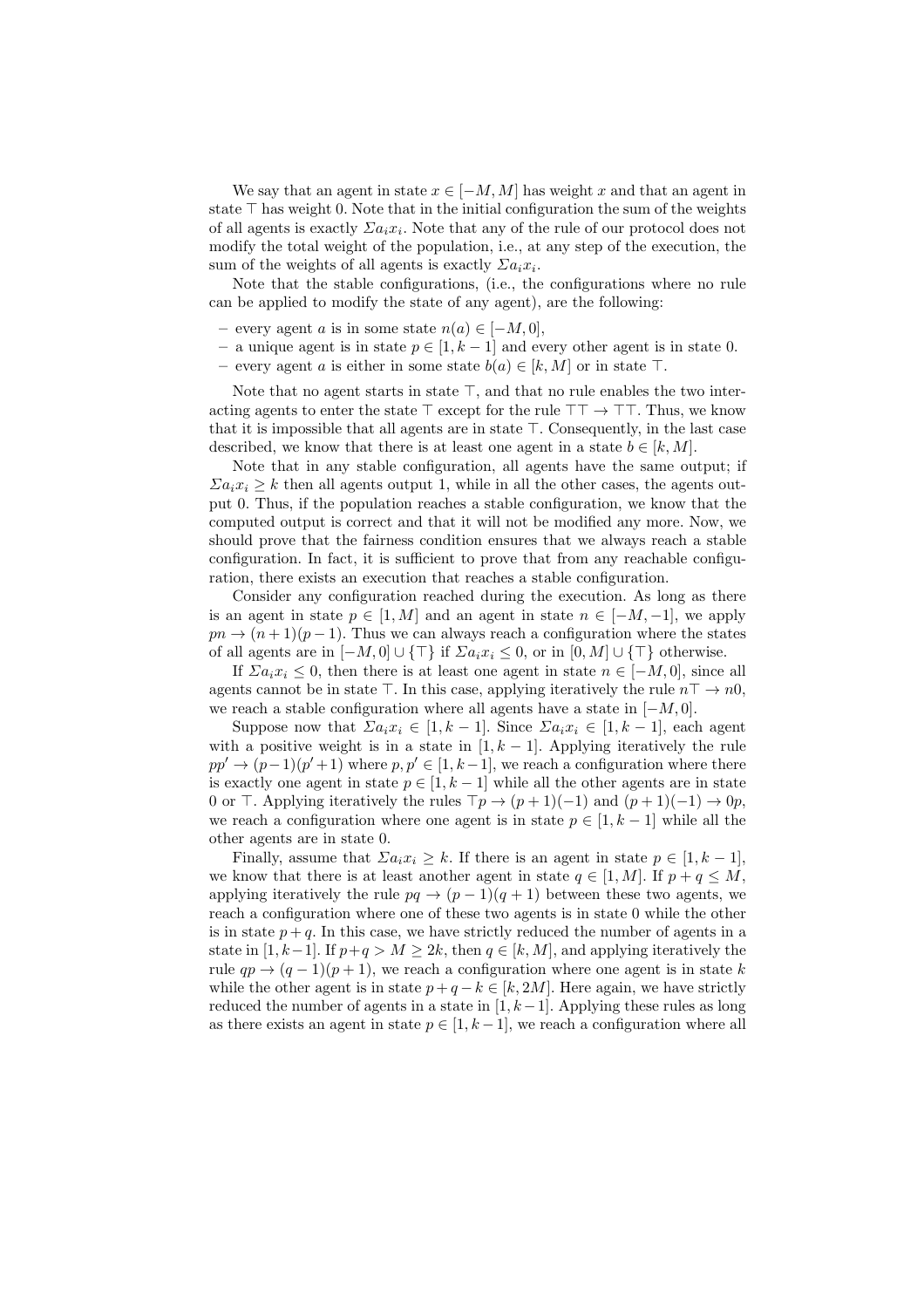agents are either in a state in  $[k, M]$ , or in state 0 or  $\top$ . Since  $\sum a_i x_i \in [k, M]$ , we know there exists an agent in state  $b \in [k, M]$ . Applying iteratively the rules  $b0 \rightarrow 1(b-1)$  and  $1(b-1) \rightarrow b$ , we reach a stable configuration where all agents are either in state  $\top$  or in a state in  $[k, M]$ .

## 7 Modulo Counting

**Proposition 4.** For any integers  $k$ ,  $b$ , and any integers  $a_1, a_2, \dots, a_m$  there *exists a Pavlovian population protocol that computes*  $[\sum_{i=1}^{m} a_i x_i \equiv b \mod k]$ .

Due to lack of space, we only give the rules of the protocol for the case when  $b \in [1, k-1]$  (see Appendix A.3 for the complete proof). In that case, our protocol is defined as follows:  $\Sigma = {\sigma_1, \ldots, \sigma_l}, Q = {\top} \cup [0, k - 1]$ ; for all *i*, let  $\iota(\sigma_i) \equiv a_i \mod k$ ; let  $\omega(\top) = 1$  and for any  $p \in [0, k-1]$ , let  $\omega(p) = 1$  if and only if  $p = b$ .

The rules are the following:

$$
\begin{array}{cccc} \top\top & \rightarrow & \top\top & \top 0 \rightarrow & 00 \\ b\top & \rightarrow & b\top & 0b \rightarrow & \top (k-1) & \text{if } b = k-1 \\ 0\top & \rightarrow & 0\top & 0b \rightarrow (b+1)(k-1) & \text{if } b \neq k-1 \\ \end{array} \label{eq:3}
$$

$$
\forall p \in [1, k-1] \qquad \qquad \begin{array}{c} \top p & \rightarrow & \top p & pp' \rightarrow & pp' & \forall p' \in [0, p-1] \\ p(k-1) \rightarrow \top (p-1) & pp' \rightarrow (p'+1)(p-1) & \forall p' \in [p, k-2] \\ 0p & \rightarrow & 0p & p\top \rightarrow & 1(p-1) \end{array}
$$

# 8 Conclusion

In this work, we present some (original an non-trivial) Pavlovian population protocols that compute the general threshold and modulo predicates. From this, we deduced that a predicate is computable in the Pavlovian population multiprotocol model if and only if it is semilinear.

In other words, we proved that restricting to rules that correspond to asymmetric games in pairwise interactions is not a restriction.

We however needed to consider multi-protocols, that is to say multi-games. We conjecture that the Pavlovian population protocols (i.e. non-multi-protocol) can not compute all semilinear predicates. A point is that in such protocols the set of rules are very limited (see Proposition 1). In particular, it seems rather impossible to perform an "or" operation between two modulo predicates in the general case.

Notice that the hypothesis of asymmetric games seems also necessary. We studied symmetric Pavlovian population protocols in [9] where we demonstrated that some non-trivial predicates can be computed. However, even very basic predicates, like the threshold predicate counting up to 5, seems problematic to be computed by symmetric games. With asymmetric games, general threshold and modulo predicates can be computed.